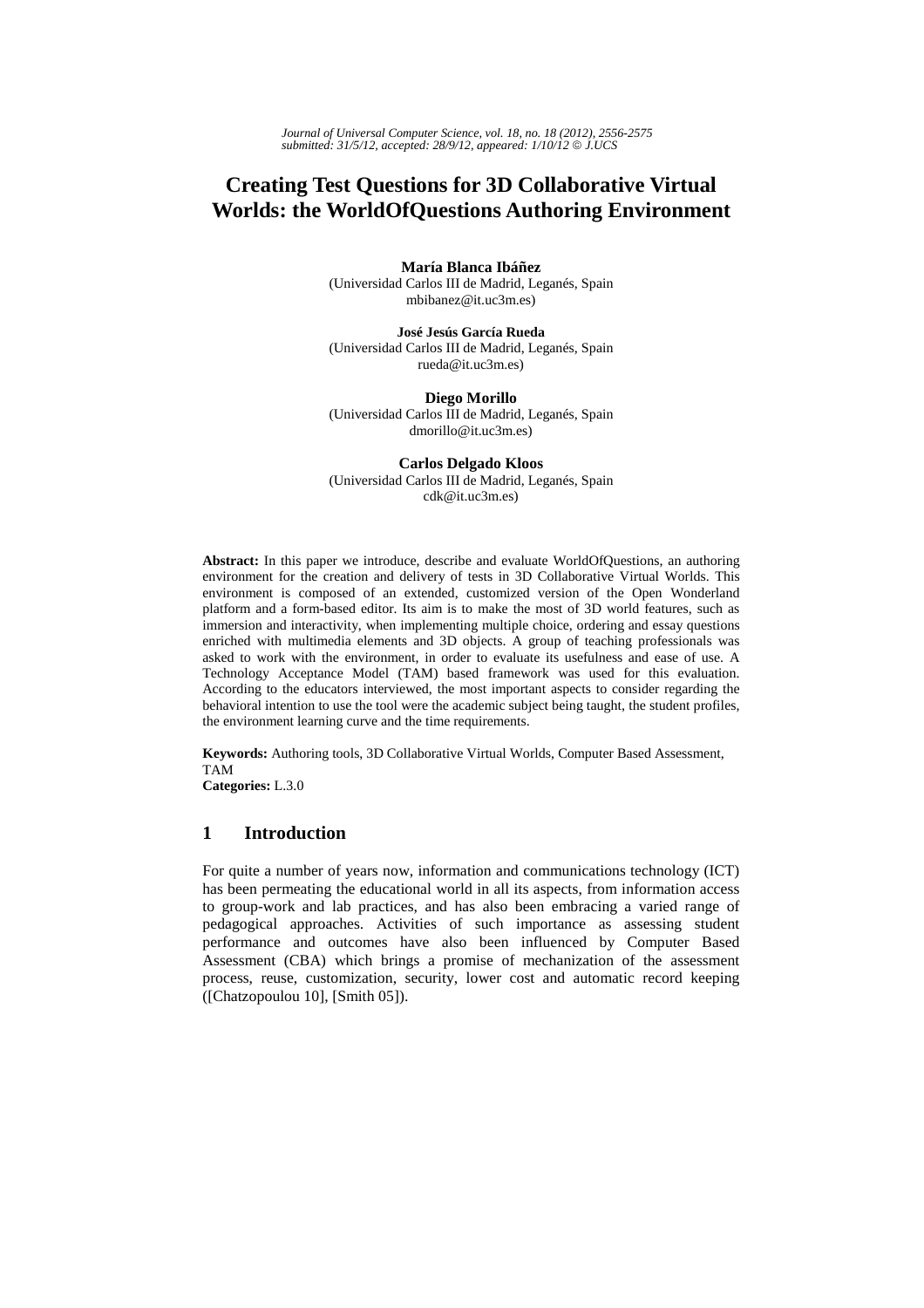In addition, educators and educational researchers have recently taken an interest in 3D Collaborative Virtual Worlds (3DCVWs) such as Second Life [Minocha 10], OpenSim [Delp 07] and Open Wonderland [Gardner 11], highlighting their immersive and realistic capabilities as a way to foster student motivation and engagement ([Chittaro 07], [Dalgarno 10]). 3DCVWs provide the illusion of a 3D space where people, as avatars, can interact with the 3D objects populating the environment, and communicate with one other ([Bainbridge 07], [Davis 09]). However, until now research studying the assessment processes in 3DCVWs seems quite scarce: even when a virtual world is used as part of an educational activity, assessment typically relies on more traditional, non-CBA mechanisms or, if using CBA, on Web2D resources; such as Sloodle [Livingstone 08].

In this paper, we describe WorldOfQuestions, an authoring environment for the creation, deployment and delivery of tests in 3DCVWs. The aim of this tool is to make the most of the characteristics of these virtual worlds in order to produce enriched tests, but at the same time make it easier for teachers to define questions for this 3D environment, and to link them to elements in the virtual world. Developing educational content for 3DCVWs is a time-consuming and complex activity, and the creation of tests is no exception. With this project, we aim to make teaching professionals more willing to embrace this technology and to use it for assessment purposes by making the creation process more enjoyable, less time-consuming and easier. Teachers and professors can focus on the advantages offered by virtual worlds because the drawbacks have been reduced. The building and application of WorldOfQuestions seeks to contribute to a better understanding of an emerging technology in a critical aspect of learning by following the general principles of design-science research ([Hevner, 2004]).

The remaining sections of the paper are organized as follows. We first briefly summarize the interactive capabilities of 3DCVWs and their uses in assessment. We then describe the WorldOfQuestions tool as well as the authoring process it promotes. Next, we describe our research methods and present the results of the evaluation of the authoring environment by a group of education professionals. Finally, we conclude the paper with a discussion of these evaluation results.

## **2 Interactive capabilities of 3D Collaborative Virtual Worlds. Opportunities for assessment**

3D Collaborative Virtual Worlds can be seen as a multimodal user interface where 3D scenarios are filled with interactive 3D objects, which can be either the representation of real or fictional objects, and of synthetic characters able to act plausibly [Bell 08], [Calogne 08]. Additionally, 3DCVWs allow truly immersive spaces to be deployed, thus fostering the learner's imagination and offering rich possibilities for interaction, through avatars, with the environment, objects and other community members [Dillenborg 02], [Eschenbrenner 08], [Girvan 10], [Kallonis 10]. In education, interaction with spaces and objects is useful for training and simulation, whereas interaction with partners is useful for collaborative activities and awareness [Dickey 05], [Dalgarno 10].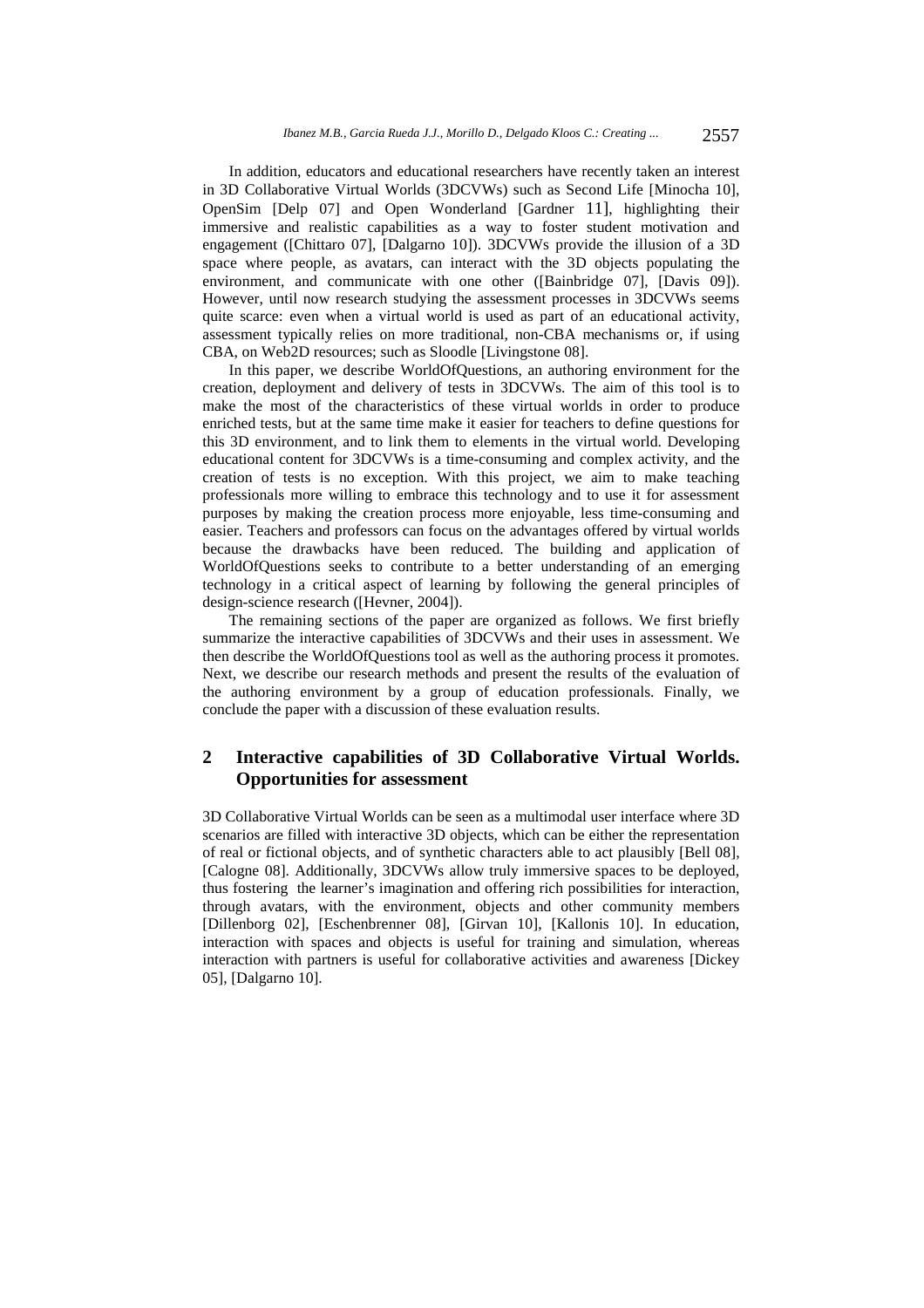Nowadays, 3DCVWs are considered to offer a brand-new, exciting place for learning and teaching and authors have issued guidelines for using different learning strategies, such as situated learning, role playing, cooperative-collaborative learning and problem-based learning, in 3DCVWs [Dillenbourg 02], [Chittaro 07], [Huang 10]. The stated principles suggest the use of visual elements of 3DCVWs to immerse students in a situation where the problem to be solved or the concepts to be learnt are presented in a contextualized and natural way. Furthermore, 3D objects and synthetic characters can be used not only as instruments to transmit information, but also as tools to build knowledge following constructivist principles [Ibáñez 10]. However, despite the relevance that assessment has in the learning process [Bradsford 00], there are an insufficient number of 3D collaborative learning environments that incorporate assessment activities [Dalgarno 10], [Mikropoulos 11], [Savin-Baden 08].

Assessment in 3DCVWs follows two different approaches, namely automated versions of item-based paper-and-pencil tests and performance-based assessment. The first promises to be more cost effective and easier to scale whereas the second is based on richer observations about student learning [Clark 10]. Performance-based assessment has been used in 3D video games where some studies highlight the importance of not breaking the flow state, induced by immersive games, with invasive assessment activities [Shute 09], [Kickmeier-Rust 08]. It has also been used in V. J. Shute's work [Shute 09] through Bayesian models to monitor actions, integrate evidence on learner performance, and update the student model in relation to competencies. And the most representative work that follows this approach is probably River City [Nelson 10], a multi-user virtual environment, where detailed records of students' actions are collected and stored to assess how learners detect and decipher illness patterns in a town besieged by health problems. QuizHUD [Bloomfield 09] represents the first attempt to integrate a computer assisted assessment tool into a 3D virtual world. QuizHUD includes both classical multiple choice and exploration questions. Classic multiple choice questions are included in the virtual world as they would be in a web-based learning environment: using 2D panels. For the exploration questions, students must click on 3D objects to state their choice.

Our work follows the exploration question approach and extends it by using a richer set of interactions within the 3D learning environment and minimizing the intrusion of 2D assets in the 3D interface. The ultimate aim is to provide learners with immersive assessment activities that are naturally integrated in collaborative learning experiences in 3D virtual worlds.

## **2.1 Interaction of users with a 3D assessment system**

Typical assessment tests are composed of a set of questions with a predetermined correct answer, a grading scheme and possible feedback. A typical closed-choice test question consists of the following parts:

- 1. Wording to convey the question to students.
- 2. A response template with the list of choices.
- 3. A correct response.
- 4. Feedback and grades for different options.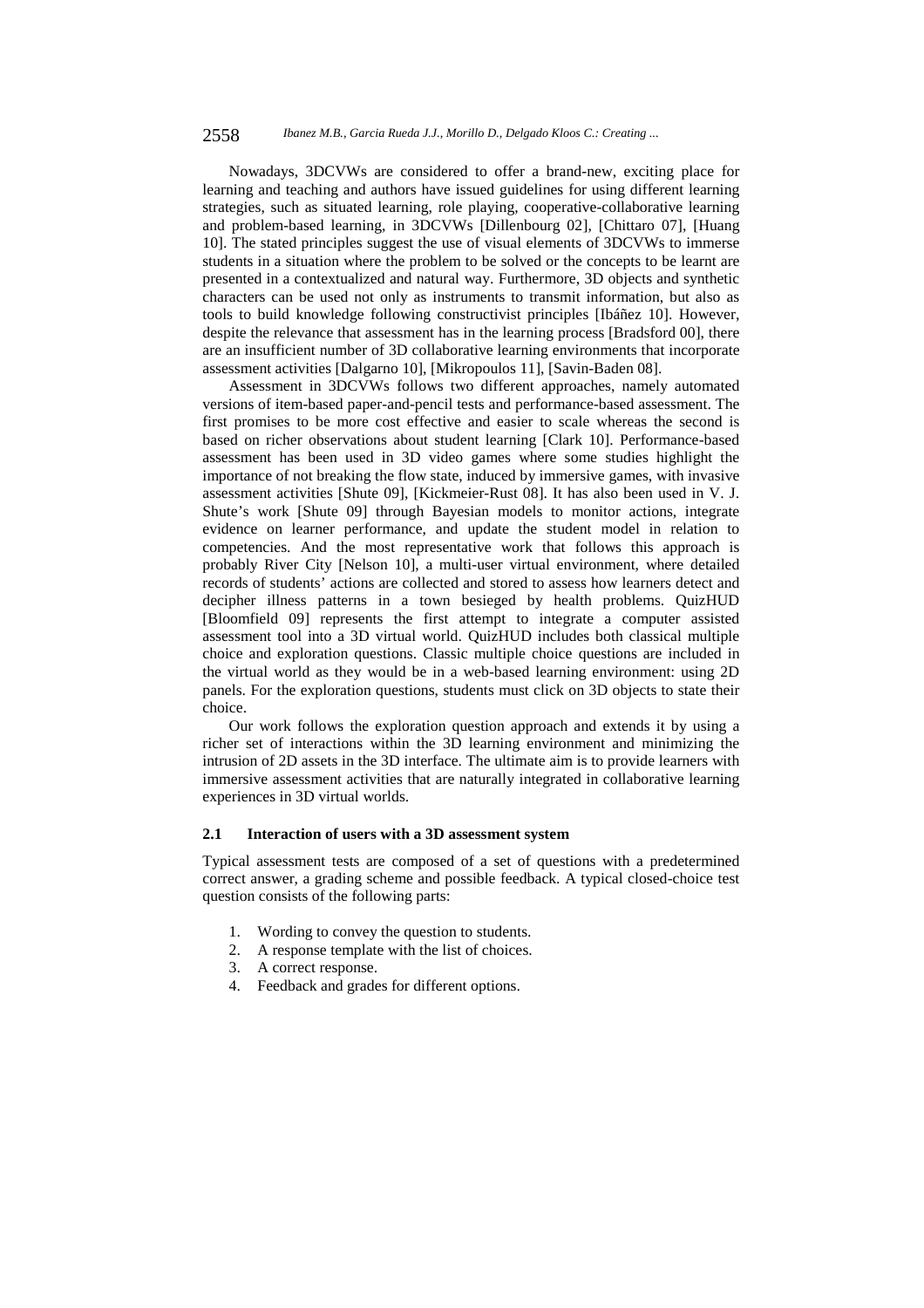When dealing with computer assisted assessment, the system will present the wording to the students, who will choose an answer from among the choices provided by the system, and subsequently the system will offer feedback on the accuracy of the selected answer.

In a 3DCVW, students immersed in the environment perceive and act through their avatars. Perception comes from the senses of hearing and sight and can be quite realistic. Although it is technologically feasible, haptic perception and action are not typically included in 3D virtual environments.

3DCVWs can convey visual information to users through text, pictures, audio and video fragments, 3D objects and the 3D setting where the learning activity is deployed. Audio information is usually transmitted in combination with visual information through video or actions carried out by 3D objects (including synthetic characters).

Wordings can be made available to users in different ways:

- Text, as is usually done in a classroom or a web-based learning environment.
- Audio or video file.
- Spoken words and actions by one or more synthetic characters.

It is also possible to adapt the system to student preferences for receiving information. Additionally, mechanisms should be provided to replay the information as many times as necessary for full understanding.

Once students have received a test question, a list of choices is available for them. This list can be in the shape of, for instance:

- 3D objects, including synthetic characters, within the virtual world.
- A set of different places in the virtual world.

Feedback can be received in the same way as wording. Feedback may also involve changing the 3D scenario or any of its elements. For instance, a correct answer to a question may cause a song to start playing or a 3D object that represents a prize to appear or the student's avatar to be teleported to another place in the virtual world, or the occurrence of all these actions simultaneously.

On the other hand, avatars can perform a rich variety of actions that can be monitored by the system and thus can be interpreted as answering a question:

- Movement from one place to another either by walking, running or teleporting. The information to be considered as an answer can be either the destination point, the proximity to an object or the path followed. The time used can also be recorded.
- Making gestures to indicate yes or no, waving or clapping, to name just a few. Gestures represent a way of communication that has not yet been employed in traditional test-based assessment.
- Including assets in the virtual world: images, videos, audio-recordings.
- Manipulation of 3D objects including the selection or movement of an object, modification of its size or its use in any kind of simulation.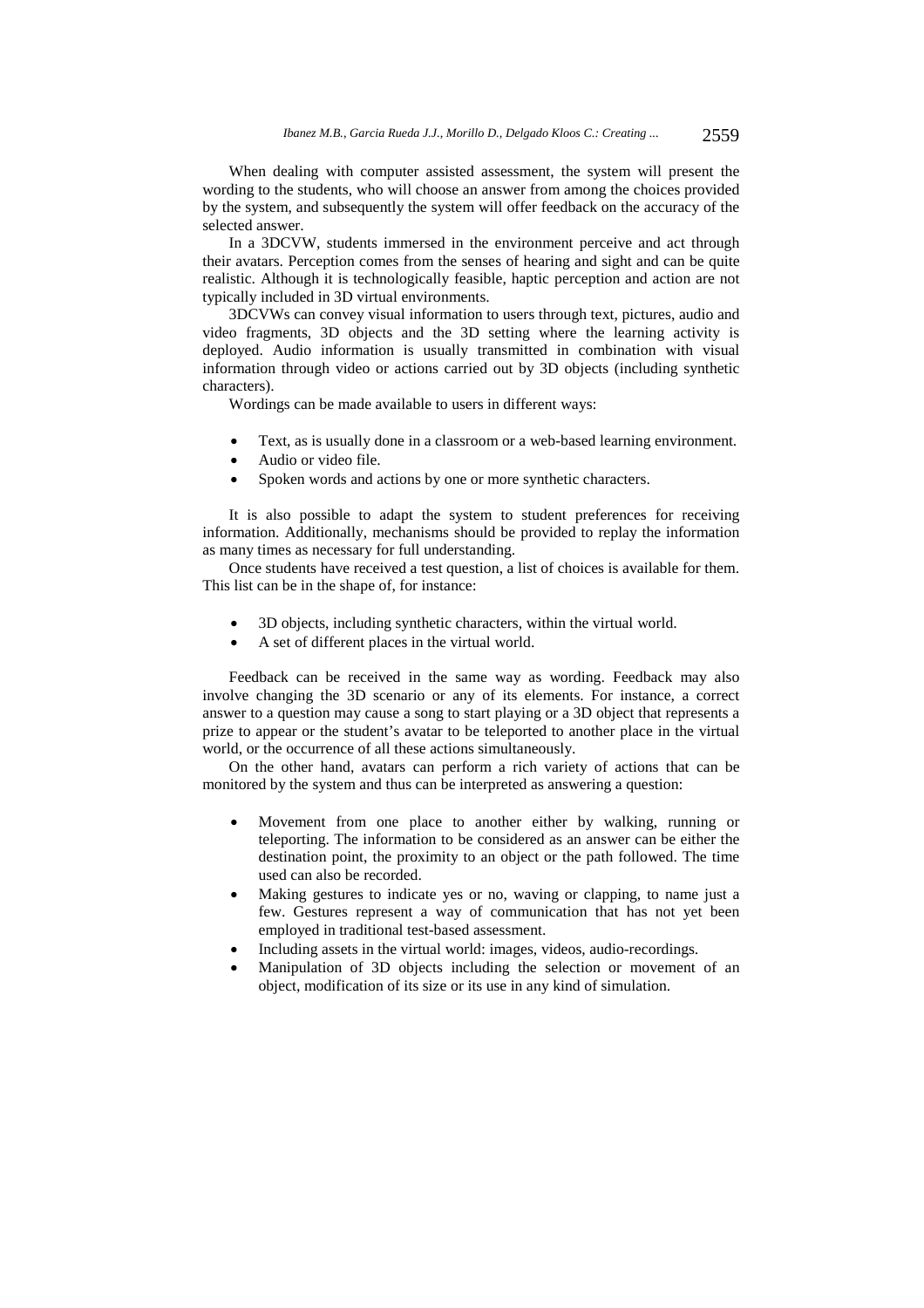Interaction with synthetic characters. Synthetic characters can have simple conversations with students thanks to the Artificial Intelligence techniques currently used by chat bots.

#### **3 The assessment authoring environment: WorldOfQuestions**

WorldOfQuestions (WoQ) is an assessment authoring tool that facilitates the process of creating tests to be delivered and enacted in 3DCVWs. The tool embeds the WoQeditor, the WoQ-architecture and the 3D collaborative virtual world platform Open Wonderland. Tests are created using Open Wonderland together with the WoQ-editor, and are then delivered as 3D collaborative learning environments by WoQ. Once a test created by the WoQ-editor becomes a 3D collaborative learning environment, it can be executed by the WoQ-architecture as many times as desired.

#### **3.1 Open Wonderland: a multi-user platform to support WoQ**

Tests created using WoQ are delivered as 3D collaborative learning environments within a multi-user 3D virtual world platform: Open Wonderland. Open Wonderland facilitates the test creation process by allowing the inclusion of multimedia assets from different sources via drag-and-drop. For instance, 3D objects exported from Google 3D Warehouse and avatars and synthetic characters from Evolver can be used; pictures in jpg image file format from the desktop; as well as videos in a variety of formats including wmv, mpeg4, and avi also from the desktop.

Open Wonderland offers particular features that are useful to support an 3D virtual world assessment engine. It has capabilities to assign users to groups along with a security mechanism that restricts interactions with assets. The combination of these capabilities opened up the possibility to create collaborative assessment activities that can be visible only to subsets of students. Moreover, restricted interactions were used to maintain the workflow of tasks associated with a question, namely wording, answers, correct answer and feedback. Finally, Open Wonderland provides scripting mechanisms for performing actions as responses to events on 3D assets; this characteristic was useful in building a live assessment learning environment.

Open Simulator and Open Cobalt, among others, are 3D virtual world open source platforms that are also suitable for our purposes.

## **3.2 Question types supported by WoQ**

WoQ offers a reduced number of available question types selected from common lists of test question types, taking into particular account the types of questions collected in Question & Test Interoperability (QTI) [IMS 06], according to three criteria: relevance, adaptation and extensibility.

The selected question types had to be relevant, i.e. widely used in assessment and easily adaptable to any area of knowledge. *Multiple choice*, for instance, is probably the most commonly used test question type, so it had to be included in our system. In a 3D world, these answers can take the shape of 3D objects or characters, multimedia fragments, areas in the world, etc., and users can select one of them by clicking on it,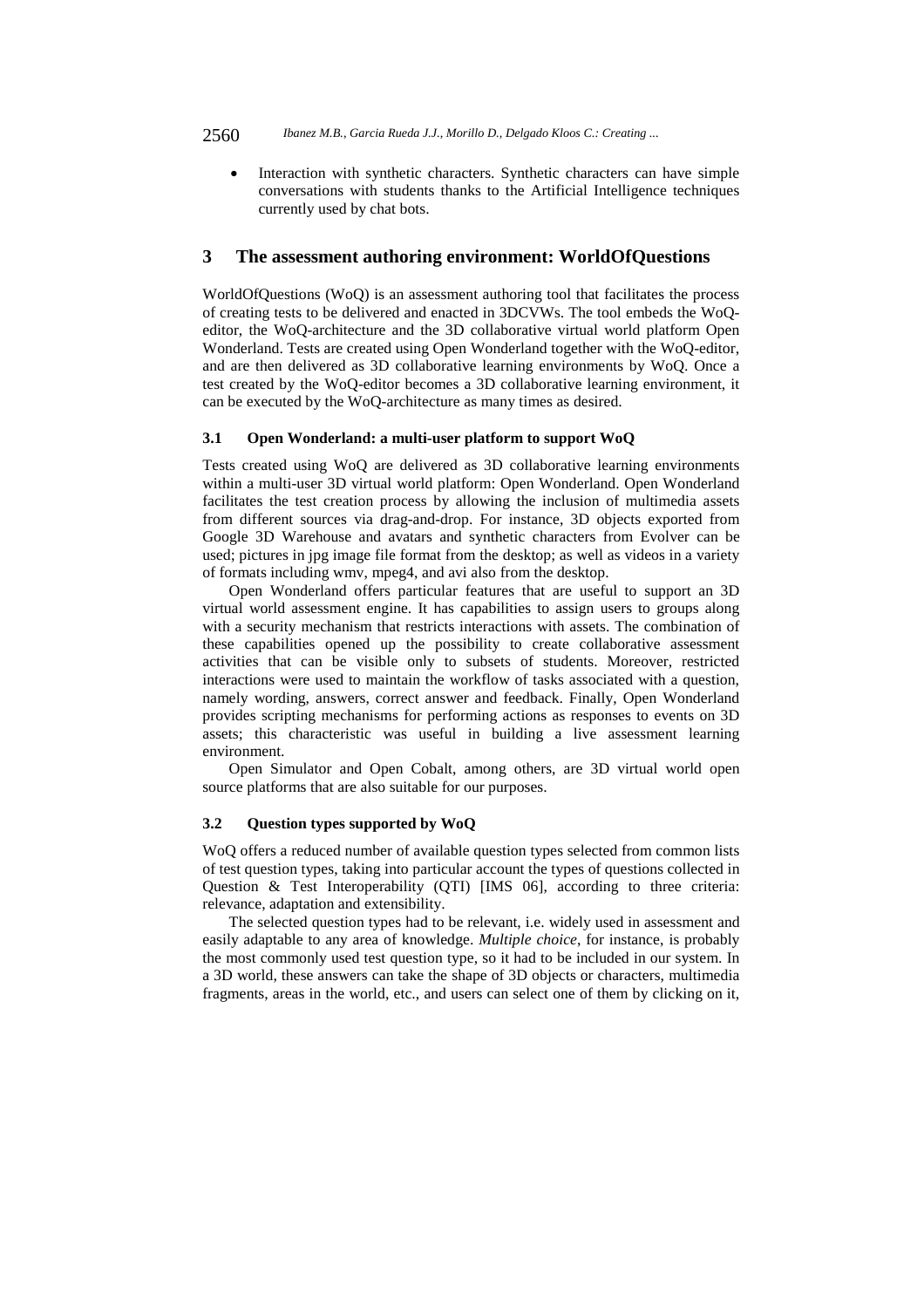coming closer to it or entering a certain building or area. As teachers often need to complement multiple choice based assessment with more subjective input from their students, *essay* type questions had to be included also. By using this type of question teachers have the chance to ask their students to write a short text to answer an openended question. In a 3D world any element suitable for writing, such as blackboards or panels, can be used as a means to submit an answer. For this kind of question, automatic correction is not possible.

The question types offered by our system had to be well adapted to the very nature of 3D virtual worlds, i.e. they had to have an especially interesting role to play in this kind of environment. *Putting things in order*, apart from being quite relevant from an assessment point of view provides an opportunity to manipulate 3D content, to make students reason on the very spatial distribution of the 3D world, to move things around and change them and compare elements in the world. The range of elements to be put into order in a 3D world is very wide: you can put certain 3D objects or characters, areas in the world, etc, into order.

As an example, two test questions about the Football World Championship will be fully described, illustrating how the interactive capabilities of 3DCVWs and WoQ can be used.

The wording of the first question ("Who won the last Football World Championship?") is delivered by a text message, when students click on a 3D object representing a trophy. At the same time, a set of synthetic characters appear in the world next to the student's avatar. Each character is wearing the uniform of a national football team (Spain, Italy and Brazil). Students have to provide an answer by clicking on one of these characters. The feedback to the answer is a video displayed in-world. The entire sequence can be seen in Figure 1.

The wording of the second question ("Select the scoreboard showing the final goal of the last match.") is delivered as a text, reinforced with an audio message, when students get closer to a 3D object representing a ball. This message involves additional objects that appear in the world: three scoreboards showing the pictures of three different shots. Students will have to answer the question by having their avatars go to the place in the world (a football stadium) where the scoreboards are. The feedback to their answer is a video displaying the actual goal.

These examples show how 3D and multimedia features can be added to test questions in order to make them richer. It is expected that, by using these kinds of features, such as moving around, going to places or searching for locations, interacting with 3D objects, watching videos, etc., the students' feeling of immersion will increase, and thus their involvement in assessment tasks will improve. Participants in these learning experiences can even modify the world as a consequence of a question, in that way the setting for the next question is modified as desired, and that allows for a higher degree of test customization, as the new objects cannot be seen by all participants, only by the ones who answered the question in a specific way.

#### **3.3 Authoring process with WoQ**

The authoring process involves the use of a 3D virtual world delivery platform (Open Wonderland) and the WoQ-editor. Authors start within the 3D virtual world delivery platform and modify the 3D setting by adding all the assets that will be part of the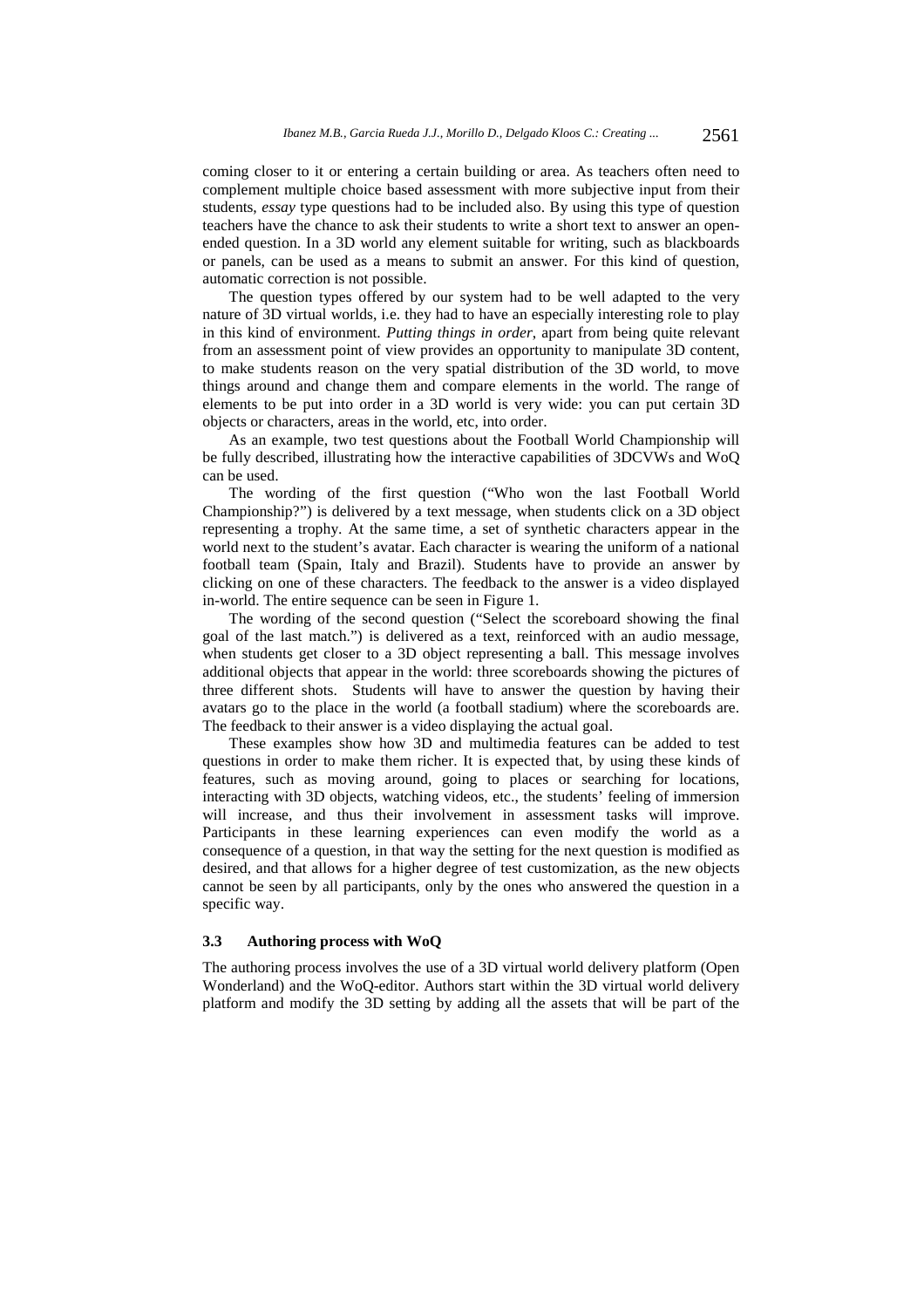questions being created: 3D objects, synthetic characters, videos, audios, pictures, etc (see figure 2).

Once all the necessary assets have been properly placed in the world, the next step in the authoring process involves the creation of a new snapshot. A snapshot is a copy of the current state of the virtual world. That copy will be used later as the setting for the delivery of the questions.



*Figure 1: Deployment of the question ("Who won the last Football World Championship?")* 

 The next step is to use the WoQ-editor (see figure 3) to define each question, specifying its wording, possible answers, correct answer and feedback, and to relate all these fields to the assets previously added to the virtual world. The editor allows the inclusion of *hints*, which can be used to help students to identify the places and objects in the 3D world where wordings are provided.



*Figure 2: Editing an asset's properties in Open Wonderland.* 

The WoQ-editor has all the necessary functionality to deal with visibility issues: in Open Wonderland, not all questions or their related assets are visible for all students at all times. By using the visibility features included in WoQ, any asset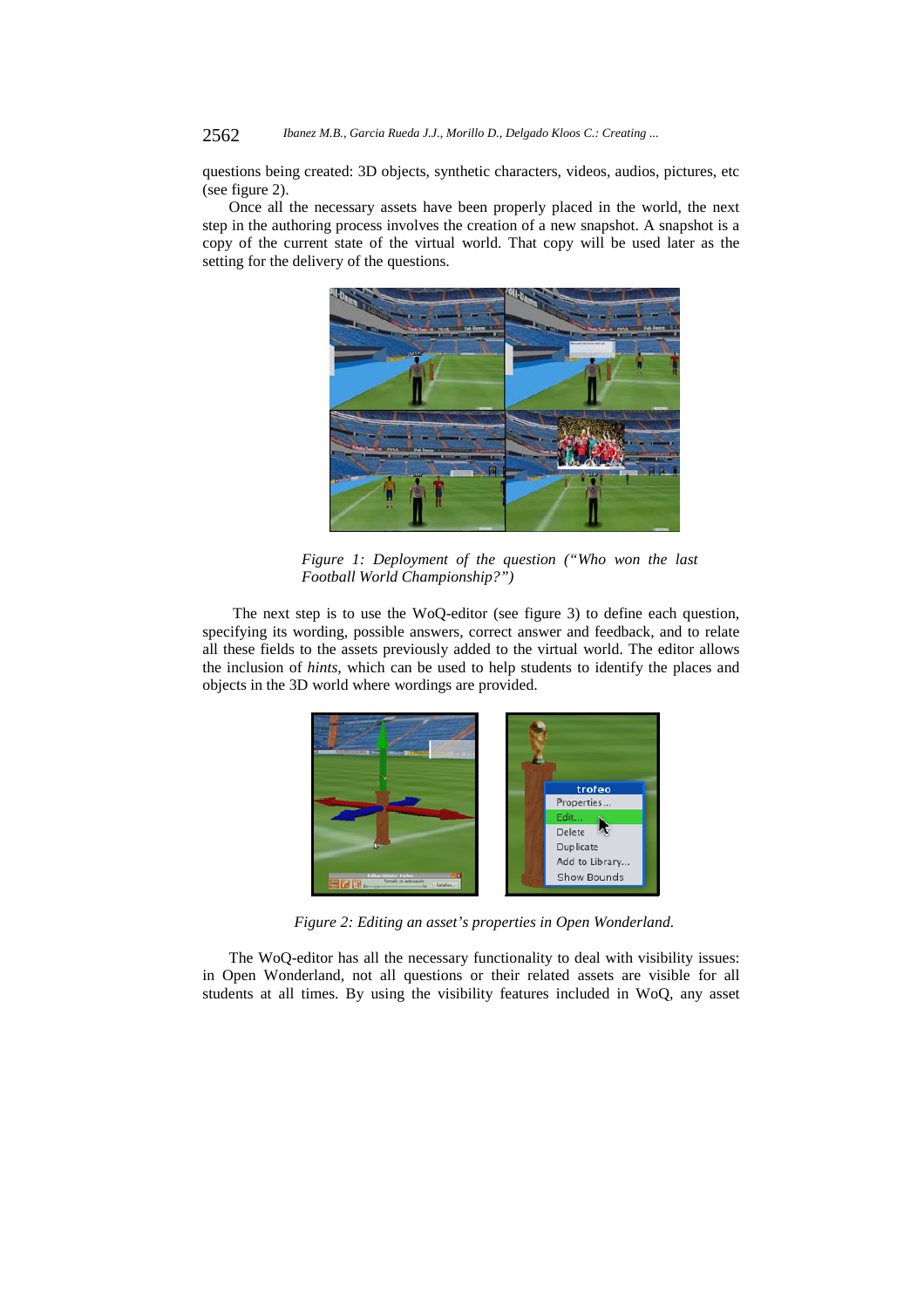related to a question (triggering object, answers and feedback), and the question itself, can be visible for some students, but not for others.

Once all the questions have been created, they can be grouped to form a complete test.



*Figure 3: WorldOfQuestions editor.* 

### **3.4 Architecture of WoQ.**

The architecture of the system is shown in figure 4. This architecture is built on a previous extension of the Open Wonderland platform's client-server architecture, made by our team for an earlier project.

Open Wonderland's extended server has now been complemented with two additional repositories: a first repository storing educational information (the questions files, in WoQ format, and users' scores) and a second repository storing all assets involved in the assessment activity (multimedia files and 3D assets).

Two processing modules have been added to Open Wonderland's extended client: one module is used to actually orchestrate the sequence of questions, answers and feedback, while the other one is entrusted with monitoring user actions and dynamically managing the visibility of each asset for each user or group of users. The orchestrating module has been divided into two processing levels. The High Level Orchestration Module decides on the next question to be delivered to the user, while the Low Level Orchestration Module actually delivers the selected question, waits for an answer and offers feedback. The user interaction managing module is also organized into two different sections, separating monitoring tasks (i.e., listening to user actions) from visibility managing tasks.

Once the assessment engine is running, the HLOM will ask the Assessment Repository for a list of all questions in the repository. When a question is activated, the HLOM sends it to the LLOM for delivery and display of the question's wording.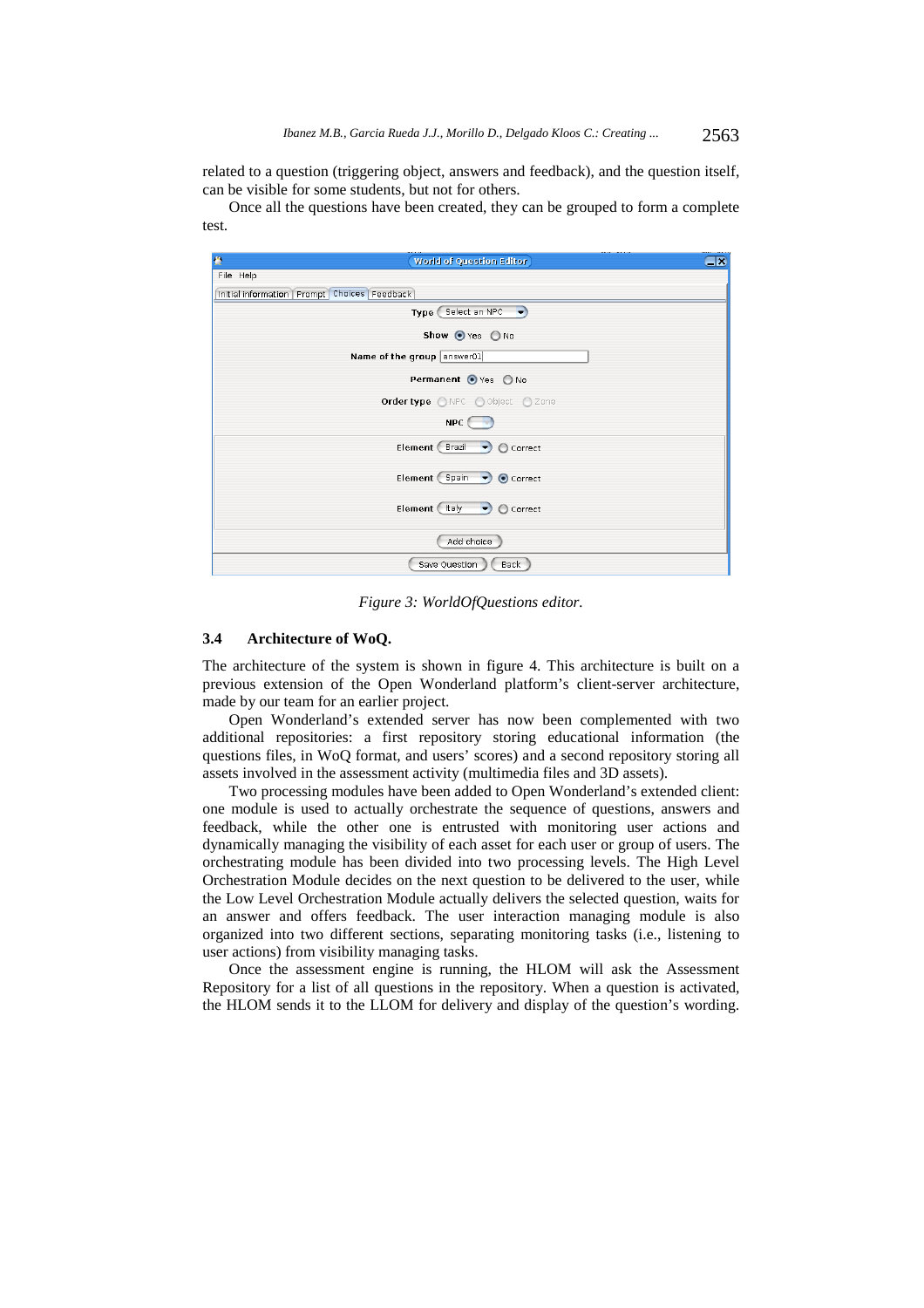In order to fulfil this task, the LLOM will ask the Assessment Repository for the question's wording and available answers, and will indicate to the Visibility Manager what assets are to be made visible and to what users. The Visibility Manager will give users the necessary permissions to view the pertinent assets, which have been obtained from the Assets Repository, and will be displayed in the virtual world by the Front End.

Once the user chooses an answer (by for instance walking into a specific area, or clicking on an object or approaching a synthetic character) the Monitor will transmit the selection to the LLOM. The LLOM will check the accuracy of the answer by consulting the Assessment Repository, and will decide on the feedback to be shown to the user –also obtained from the Assessment Repository. At the end of the process the Assessment Repository will receive the user's score, as well. The appropriate feedback will be sent to the Visibility Manager for display.



*Figure 4: System architecture.* 

After completion of this last step, the HLOM will update the list of available questions and the system will wait for the user to activate another question.

## **4 Evaluation of WorldOfQuestions**

In order to evaluate the usefulness of WoQ, an experiment was set up in which six experienced university professors and one high school teacher had the opportunity to work with the authoring environment. They then reported on the difficulties they encountered, their willingness to use it in their assessment activities and the motivating effects WoQ could have on both students and teachers.

The participants were invited to create a two-question test using the WoQ assessment tool and were provided with the assets required to create the two predefined questions. The participants performed the following tasks: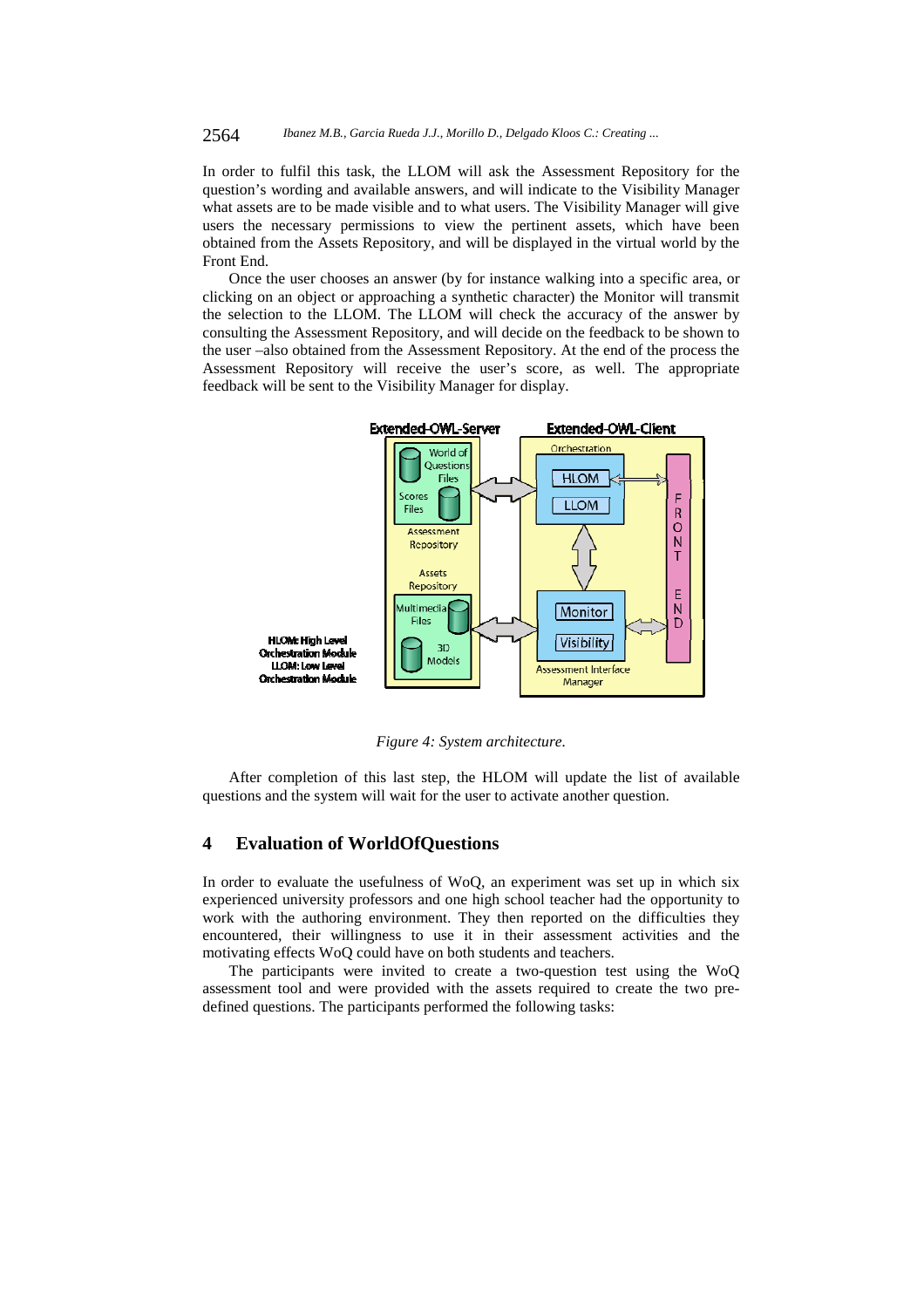1. *Modification of a 3D virtual world in Open Wonderland*. This activity included the following tasks: drag-and-drop of the provided assets into the 3D setting; moving them to the right locations; changing their names and appearances and, finally, creating a snapshot.

2. *Creation of the test using the WoQ-editor*. On the previously created snapshot, participants tied assets to each part of the questions using the WoQ-editor interface. Once the two required questions were defined, the participants had to embed them into a test.

3. *Deployment of the test in Open Wonderland*. This activity consisted of the final configuration of the 3D collaborative virtual learning environment and the enactment of the test.

Even though the final objective of the experiment was to gather as much information as possible on users' opinions, expectations and feedback regarding WoQ, we organized all the elements in the experience to revolve around one main research question:

 According to the educators, what are the main factors that influence the intention of use of 3DCVWs in general, and WoQ in particular, for assessment?

The expectation was for this question to be highly influenced by these other two:

- Do teachers and professors feel confident of their ability to use 3DCVWs in general, and WoQ in particular, for assessment purposes?
- How positive do they consider the added value in the use of 3DCVWs in general, and WoQ in particular, for assessment? Would they use them for summative evaluation?

## **4.1 Measurements**

As our measurement frame, we chose Technology Acceptance Model 3 (TAM3) [Venkatesh 08], an information system theory that models how users come to accept and use a technology, based on the relationships between usefulness, ease of use and system use. TAM is probably the most frequently used acceptance model today, and version 3 is the most up-to-date. It covers all the aspects required by this study, while limiting the number of elements to be taken into account in the evaluation.

Following TAM's principles, participants in the experience were asked several questions related to the measurement dimensions in TAM:

- Perceived Usefulness: Would the use of WoQ improve your assessment activities and lead you to obtain better measures of your students' performance? Would the use of WoQ increase your students' motivation, to the point of willingly facing more challenging tests?
- Perceived Ease of Use: Would it be easy for you to become proficient at using the system? Is it a serious problem to work simultaneously with a 3D virtual world and a form-based editor?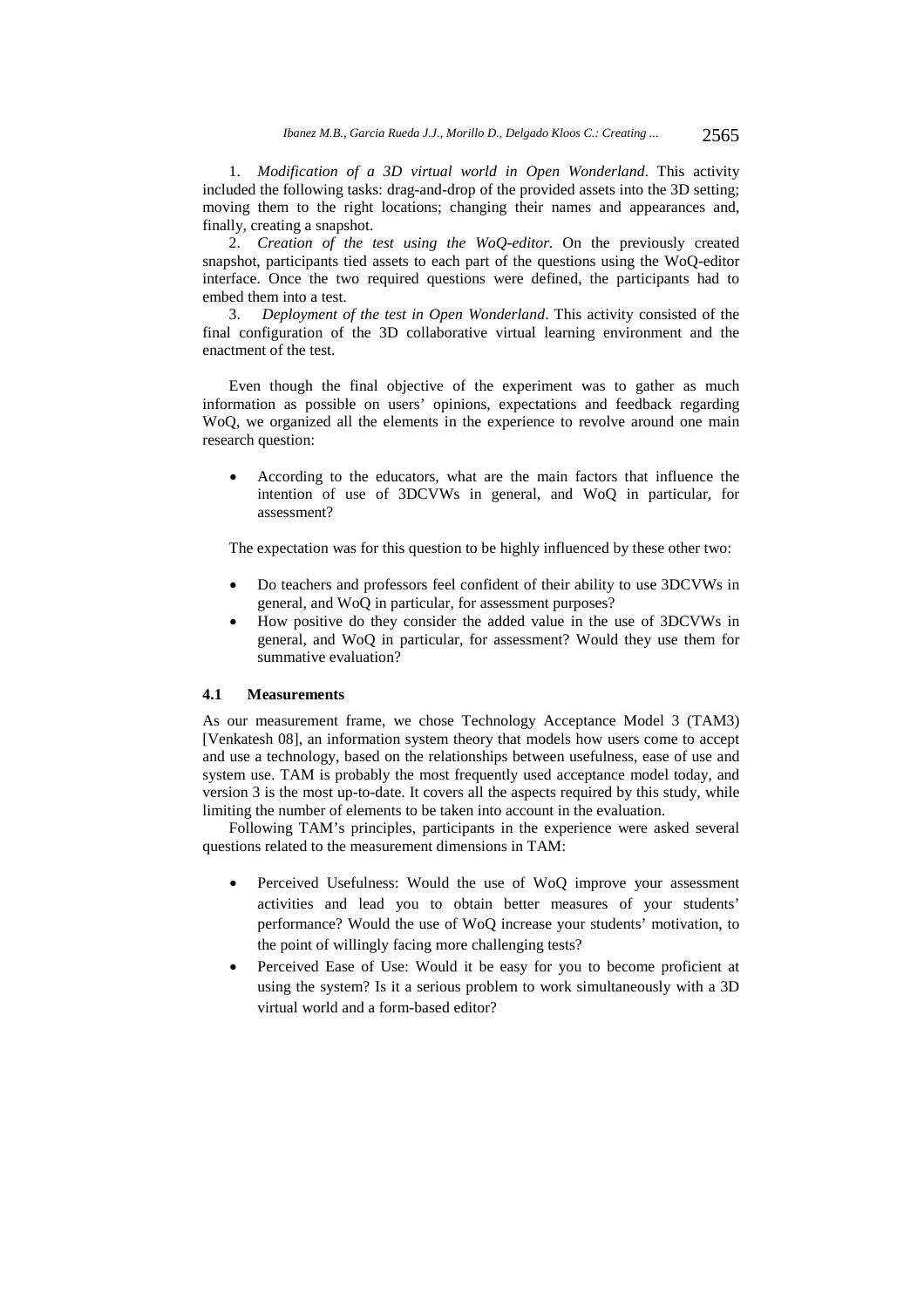- Facilitating Conditions: Is the information provided by the tool and the tutorial enough to learn how to use WoQ?
- Perceived Playfulness: Would the use of WoQ make the task of preparing exams more enjoyable? Would it stimulate your curiosity?
- Behavioral Intention to use the system: Would you use WoQ for your assessment activities? Would you use it for summative evaluation, or even for a final exam?

We included two additional dimensions, as suggested in [Terzis 11]:

- Content: Are the types of questions available in WoQ useful, sufficient, and relevant? Are the alternatives for expressing wordings, answers and feedback sufficiently flexible and enriching?
- Goal Expectancy: How do you feel about using WoQ for assessment purposes in the future? Would you find it too troublesome to come up with new questions to be implemented with the environment?

### **4.2 Procedure**

Each of the participants was given an appointment to work individually with the authoring environment. Two researchers were present at all times: one for technical support and the other to observe the participant's behaviour, voiced questions and general interaction with the system. Each experience was planned to last ninety minutes.

Participants answered an exploration questionnaire before starting their work. The questionnaire included demographic questions on the participants.

After a short introduction to 3D virtual worlds and the environment itself, they were given a tutorial with the final objective of creating two questions.

The tutorial was a detailed working guide of WoQ, including basic operation with Open Wonderland, a full explanation of every menu and entry in the WoQ-editor, configuration of certain files and allocation of files (multimedia files, snapshot and XML files) in the proper sub-directories in the computer's file system.

All the needed assets (multimedia files and 3D objects), including the 3D setting, were provided in advance.

The last part of the experience consisted of the final configuration of the 3D world and test delivery.

Participant working time on the different activities was measured by one of the researchers.

Once the experience was completed, each participant was interviewed following a pre-structured questionnaire that included the parameters listed in the previous section.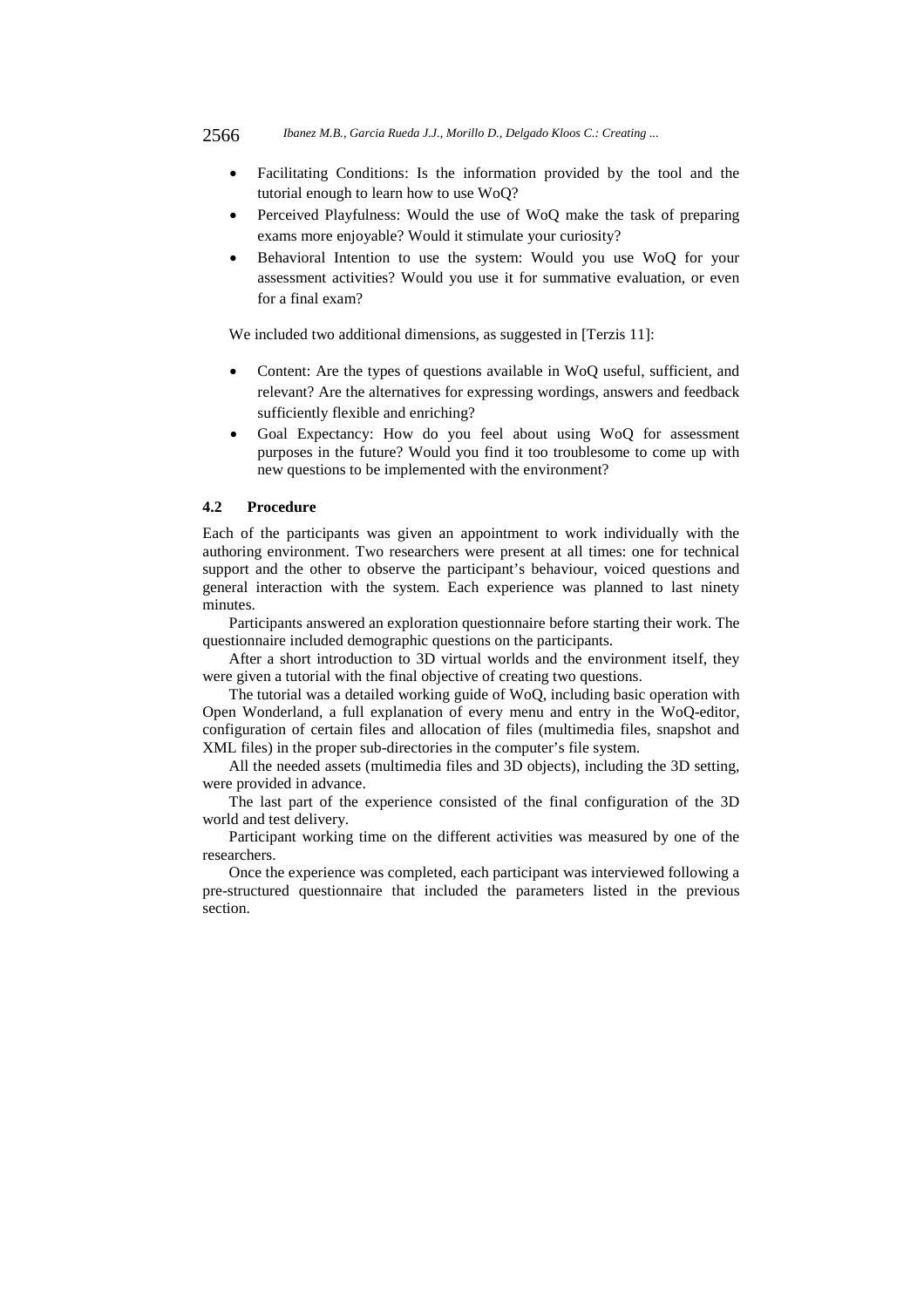### **5 Results**

In this section, we will proceed to show the results obtained during the experience, regarding the different measures in section 4.1. But first we will briefly review each participant's working time, and its relationship with their previous experience.

#### **5.1 Working times and previous experience.**

Each participant's working time during the experiment and previous experience with 3DCVWs are summarized in table 1.

In general, working with the 3DCVW took longer than working with the Editor, as expected, although there were notable differences among users: users carry out their activities in the virtual world most quickly were those with previous experience in virtual worlds, while inexperienced users had to spend more time allocating the different assets in the 3D setting. It was an especially tricky task for the high school teacher (participant 7) and one of the university professors who stated having never had any interest in video games or other forms of interactive digital entertainment (participant 1).

| Participant                                 | $\mathfrak{1}$ | 2                   | $\mathfrak{Z}$ | $\overline{4}$ | 5    | 6                          | 7   |
|---------------------------------------------|----------------|---------------------|----------------|----------------|------|----------------------------|-----|
| Previous Experience                         | No             | User and<br>Teacher | No             | No             | User | <b>Student and Teacher</b> | No  |
| Time working with the<br>3DCVW (min)        | 60             | 15                  | 35             | 35             | 20   | 35                         | 60  |
| Time configuring and<br>copying files (min) | 30             | 30                  | 25             | 10             | 20   | 20                         | 25  |
| Time working with the<br>Editor (min)       | 30             | 15                  | 25             | 30             | 20   | 35                         | 25  |
| Total working time (min)                    | 120            | 60                  | 85             | 75             | 60   | 95                         | 110 |

*Table 1: Working times and previous experience.* 

However, moving files between directories in the file system and changing some configuration data, a task that a priori was expected to take just a few minutes, took longer. Most participants expressed that the reason for this was they were not familiar with the directory structure in the computer used during the experience, and that it would have been different if they had been using their own computers.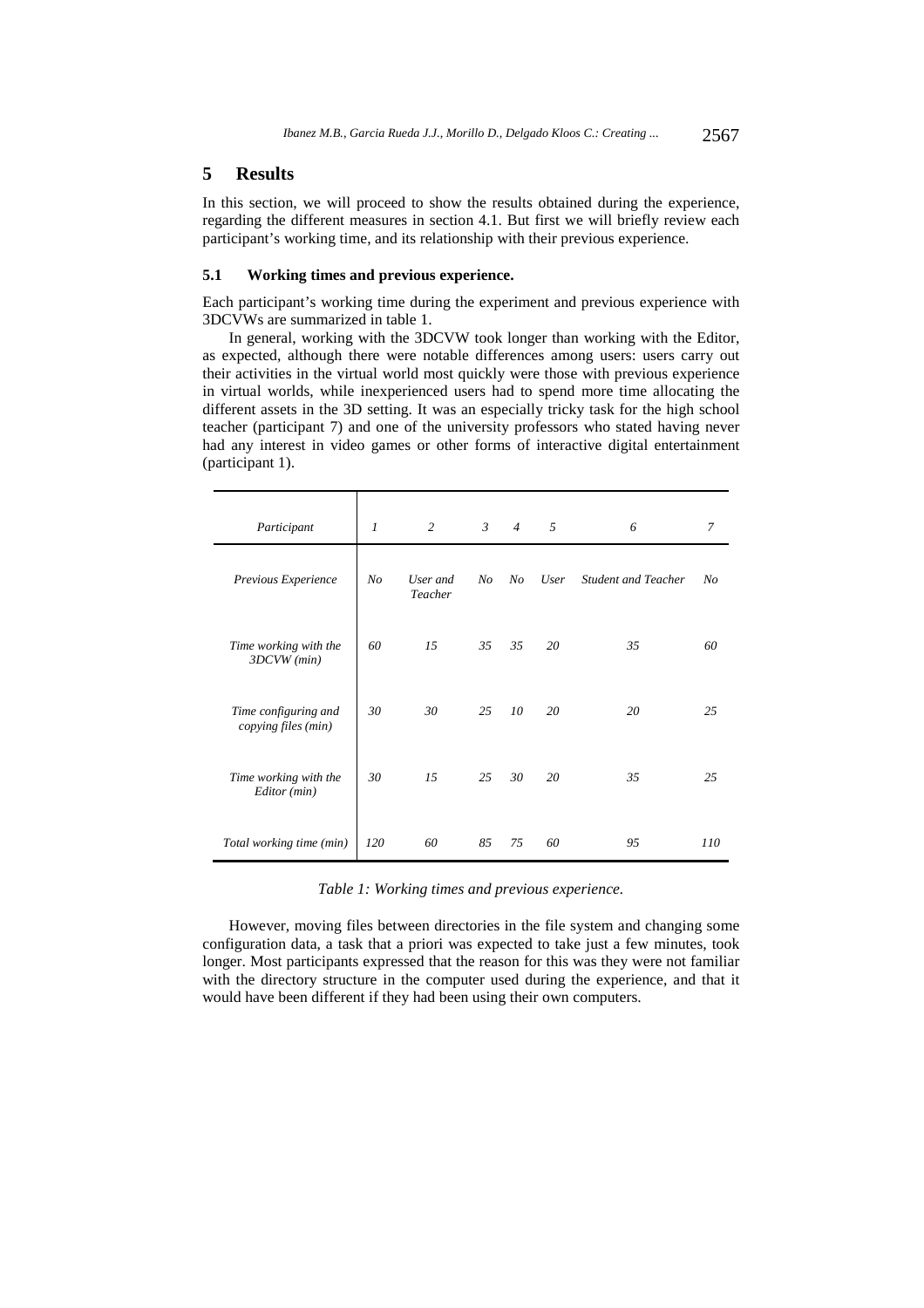#### **5.2 Perceived Usefulness**

Almost all of the participants (5 out of 7) agreed that this environment would let them design better contextualized tests. Furthermore, they were convinced that tests created and delivered with this environment would improve their students' motivation, although some had the opinion that student profile and subject being taught were, again, fundamental factors.

On the other hand, even if they were inclined to have a positive perception, there were different opinions among the participants regarding whether the use of WoQ would improve their assessment activities, and whether it would allow them to obtain better measures of their students' performance or create more challenging tests (4 participants gave it a positive evaluation). For most of them it depended strongly on the specific subject to be assessed and on student profile. In any case, they agreed that it would enrich the information obtained during the assessment process, as complementary knowledge. Regarding this, one of the participants stated:

*"The use of WoQ would allow me not to assess better, but to assess differently"*.

### **5.3 Perceived Ease of Use**

It is worth distinguishing between the perceived ease of use of the 3D virtual world platform and the WoQ-editor itself. In the first case, participants reported quite a number of problems to spatially place objects in the virtual world, and configuration of synthetic characters caused some confusion. In Open Wonderland, some changes in character configuration are not immediately visible, and most participants complained about this. On the other hand, WoQ-editor's usability was very well received by all of the participants. Defining each element in the questions (hint, wording, answers and feedback) and linking the elements to 3D assets in the virtual world was considered straightforward and easy.

The most important drawback in the authoring process was closely related to groups and visibility: all of the participants found it difficult to deal with visibility and group management. They could not understand how the groups worked and how to configure them.

#### *"Managing groups is certainly excruciating!"* said one of the participants.

Finally, all participants agreed that they could easily master the tool, once the conceptual leap was made and the main concepts were properly understood, and that remembering how to operate the system would not be difficult either. Working with a 3D virtual world and a form-based application at the same time was not perceived as a problem at all. In fact, some participants remarked that the two environments complemented each other very well, and that integrating them into one single interface would be nice but not necessary, even if by doing so there would be no need to move files across the file system, which could decrease implementation time:

*"A regular user might prefer a unified interface, but it is not a problem to keep them separate"*.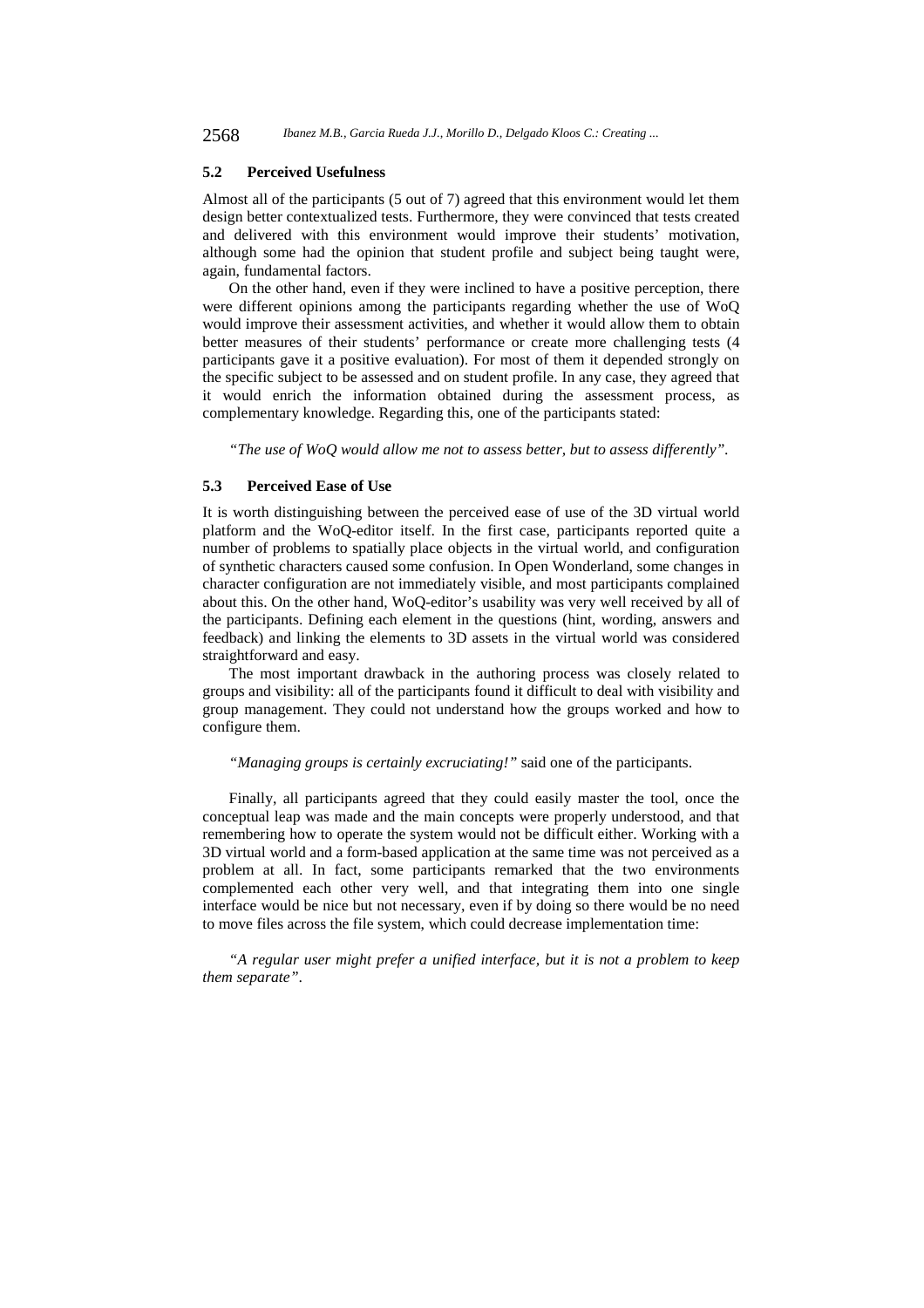Finally, almost all of them (5 out of 7) were confident that they would be able to bring their ideas about new test questions to life using WoQ.

#### **5.4 Facilitating Conditions**

All of the participants agreed that the information provided by the system and the guiding tutorial was enough to learn how to use WoQ, and also sufficient to use the tool on their own. Most of them would enthusiastically embrace the task of creating new questions with WoQ. Even so, some users suggested the addition of a consulting reference:

*"The tutorial is fine, but for later use a quick reference would be lovely"*.

For 5 of the participants, the WoQ-editor was easy to learn because it is remarkably similar to other editors.

#### **5.5 Content**

Participants agreed that the types of questions offered by the system were both useful and sufficient, from a general point of view. When asked to be more specific, some expressed the opinion that the true usefulness of those types of questions would be more apparent in courses with a strong audiovisual bias, and that in the future it would be nice to include questions that involved moving objects or uploading files:

*"If you want more types of questions, what about questions involving the movement of objects?"* 

The same shared positive reaction was expressed regarding flexibility of the mechanisms to provide an answer to the questions, and the richness provided by the different ways of giving students feedback: *"Using both you can take different types of learners into account when creating a test"*. Also some participants suggested including the score in the feedback, and more explicitly using gamification.

## **5.6 Goal Expectancy – Satisfaction.**

Even if there was a tendency among participants to think positively about their willingness to use WoQ in the future, 3 participants expressed some doubts about their capability, as educators, to conceive of new questions that could be implemented and delivered using WoQ. They were again concerned about the necessary conceptual leap and about the usefulness being dependent on the academic subject and area of knowledge.

*"To be honest, I can't stop thinking that this could involve an overly profound conceptual change for many teachers..."* 

#### **5.7 Perceived Playfulness.**

All participants agreed that using WoQ would foster teachers' curiosity and willingness to learn more about the possibilities that 3D environments offer as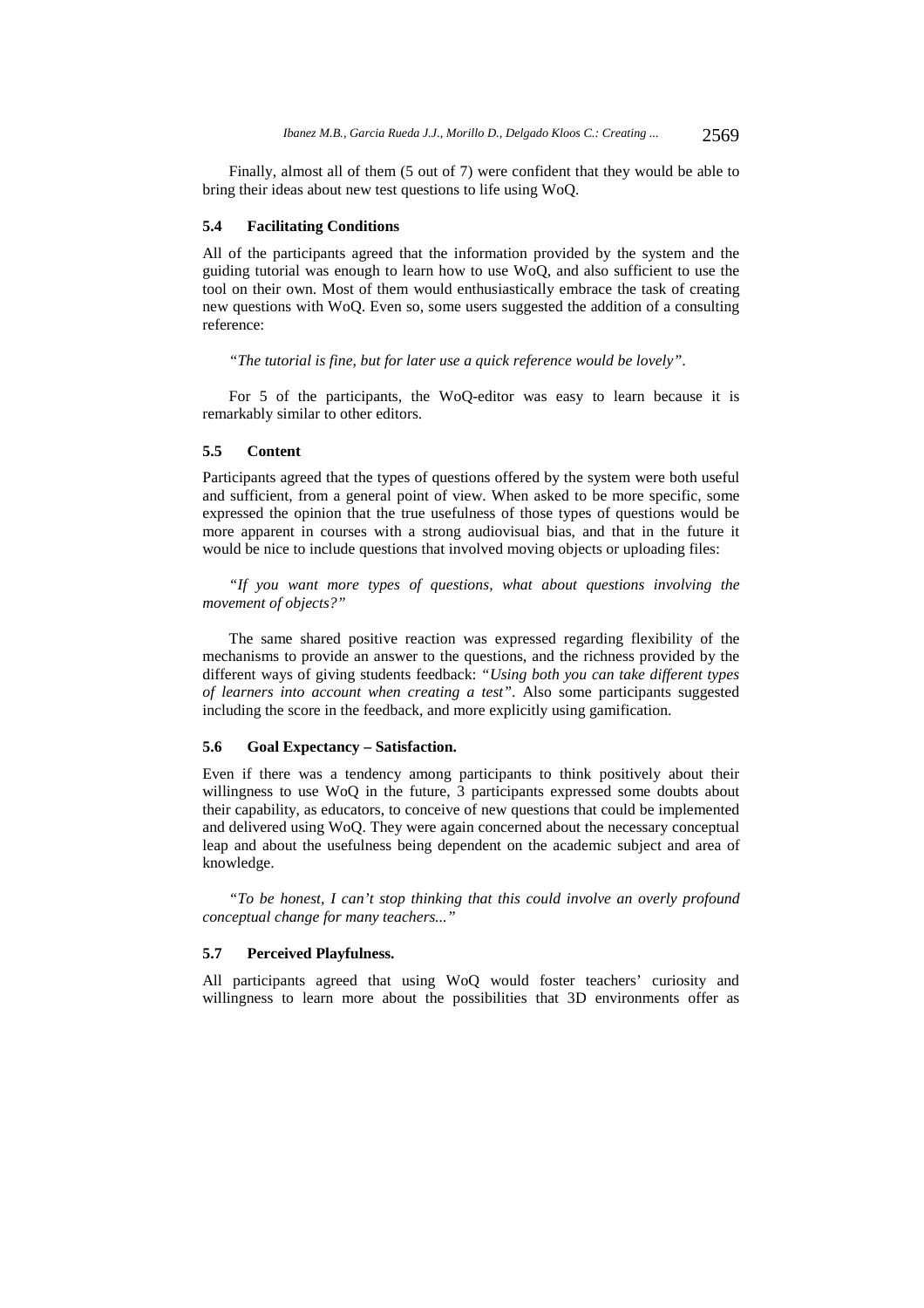teaching devices, as they would need to be creative in order to bring engaging, effective and motivating questions to life:

*"No doubt you have to use your creativity in order to come up with challenging questions, here..."* 

However, two participants were not convinced of the fact that this could make the task of creating tests a more enjoyable one. One of them, for instance, remarked that too many forms had to be filled out in the WoQ-editor, and that this could lead to boredom. For the most positive ones, the majority, all possible increase in enjoyment was subject to the time required and time available; if creating tests with WoQ proved to be a too time consuming task, no amount of enjoyment could compensate for that.

#### **5.8 Behavioral Intention to use the system.**

According to the TAM, this is a factor to be deduced from the previous ones. However, we wanted to have a direct measure of this, so we asked participants some questions regarding their intention to use WoQ.

First, they were asked if they would use 3DCVWs in general and WoQ in particular, with assessment purposes in their classes. All of them agreed that the main factor to be taken into account was time: time to learn how to effectively use the system and time to conceive of and implement the questions. The learning curve was generally considered too steep, especially to master the needed operations in the 3D virtual world, and that the conceptual leap required to use the interactive and immersive capabilities of these learning environments should be taken into account. Deep concern was expressed regarding implementation,: how long would it take to obtain the necessary assets (especially 3D objects, but also multimedia content) to implement the test questions they had made?

On the other hand, the perceived need for creativity was considered a motivating factor: all of the participants had the opinion that creative teachers would be able to use WoQ well, no matter what subject they were teaching. This was an insufficient argument, however, for a shared thought that it could be over-elaborate for some technical and mathematical disciplines. One participant, a specialist in accessibility, suggested that the use of WoQ would be very advantageous for elderly learners and special programs for handicapped children and youngsters, as they might find a warmer and more realistic environment in 3DCVWs, where they could feel both better accompanied and better supported.

When asked if they would use WoQ for summative assessment and even for a final exam, they expressed some additional concerns about the security of the computer network. Most of the participants were more inclined to use the environment for formative evaluation.

*"I'd rather use it for previous formative evaluation than for giving a mark to my students"*.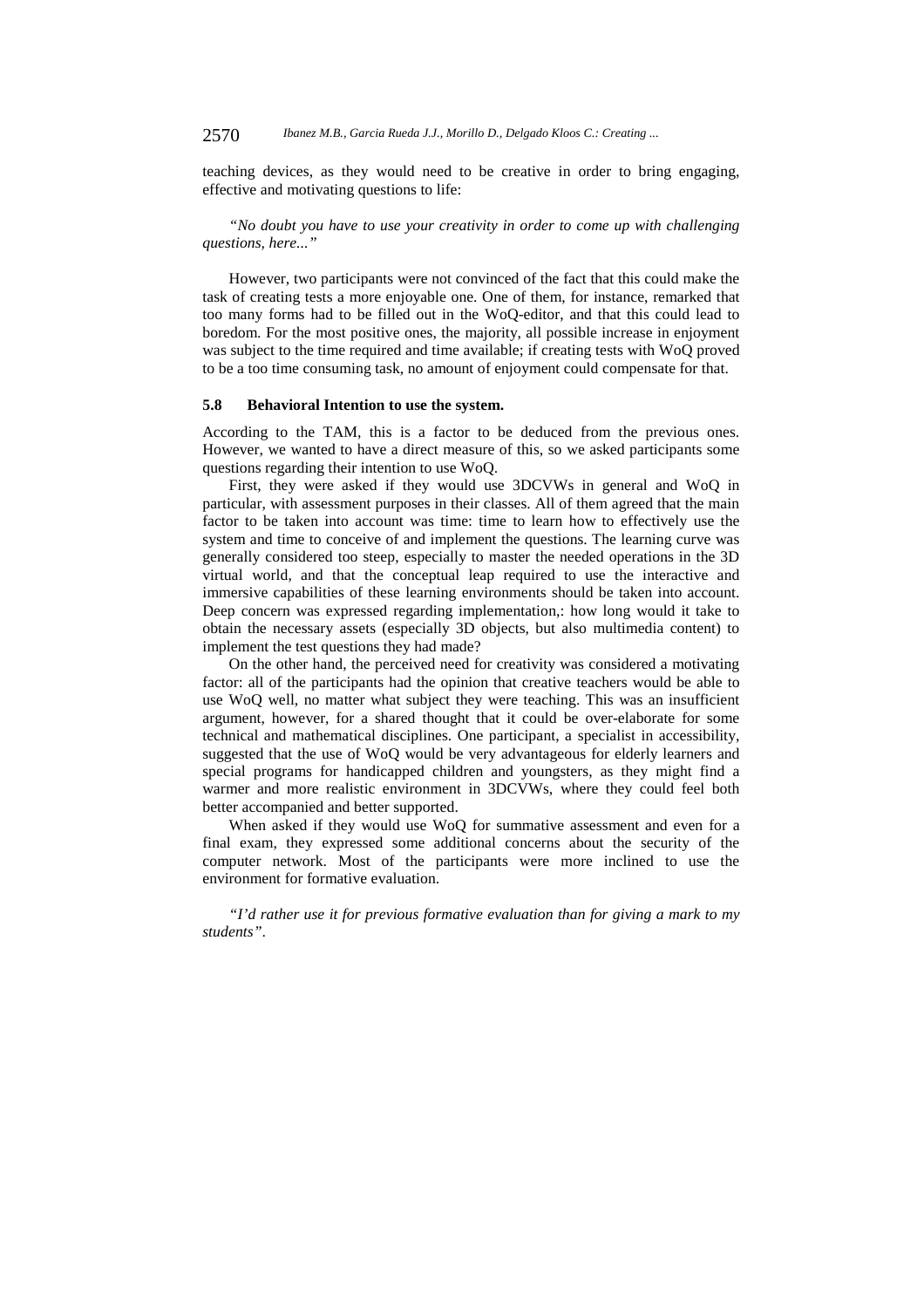#### **6 Discussion**

In general, both the possibility of carrying out tests in 3DCVWs and the use of WoQ to do so were positively welcomed by most participants. Two of them, familiar with the use of 3D environments for educational purposes, stated that they would like a tool for creating and delivering assessment resources in this kind of scenario. Another one enthusiastically suggested going further and more explicitly integrating the gamification potentialities of these 3D virtual worlds into the system. Another two participants, on the other hand, were quite reluctant to change their traditional way of delivering tests in favour of this new approach.

In this section we will take into account all the answers, comments, ideas, feelings and suggestions expressed by the participants in the experiment, in order to answer our research questions, as stated in section 4.

### **6.1 Do teaching professionals feel confident of their capability to use 3DCVWs in general, and WoQ in particular, for assessment purposes?**

According to the participants' answers during the interviews, they definitely do feel confident. They would enthusiastically embrace the task of creating tests for this kind of environment using WoQ as the authoring tool, and that once they had overcome the initial conceptual leap, they would be able to work autonomously. But even though this was the general opinion of the participants, they also expressed some doubts and concerns regarding their performance of the task.

For instance, most of the participants were very critical of the 3DCVW platform user interface, in this case, Open Wonderland. It was by far the most difficult element to use, in their opinion. Operating the interface was awkward and confusing, even if their skills slowly improved as time passed.

Participants also expressed a certain concern about the high level of creativity they perceived was needed. Their feelings tended to be quite contradictory in most instances: they felt excited and considered this need for increased creativity to be a motivating and positive challenge, but at the same time, they felt rather frightened. They wondered if they would be capable of rising to the occasion.

But no doubt the main demand from participants had to do with the explicit management of visibility and groups. Many of them became annoyed when they felt forced to understand the group model implemented in the virtual world in order to be able to include visibility features in their questions when creating them in the Editor. One of the participants wondered if forcing teachers to understand that was right, and that if knowledge of those implementation details was absolutely necessary, then a computer science specialist should collaborate with the them.

### **6.2 How positively do educators consider the added value in the use of 3DCVWs in general, and WoQ in particular, for assessment? Would they use them for summative evaluation?**

In general, most of the participants considered that the value added by these environments and by WoQ to the assessment activities was very important. They felt, for instance, that the features of 3DCVWs and the flexibility and variety of options of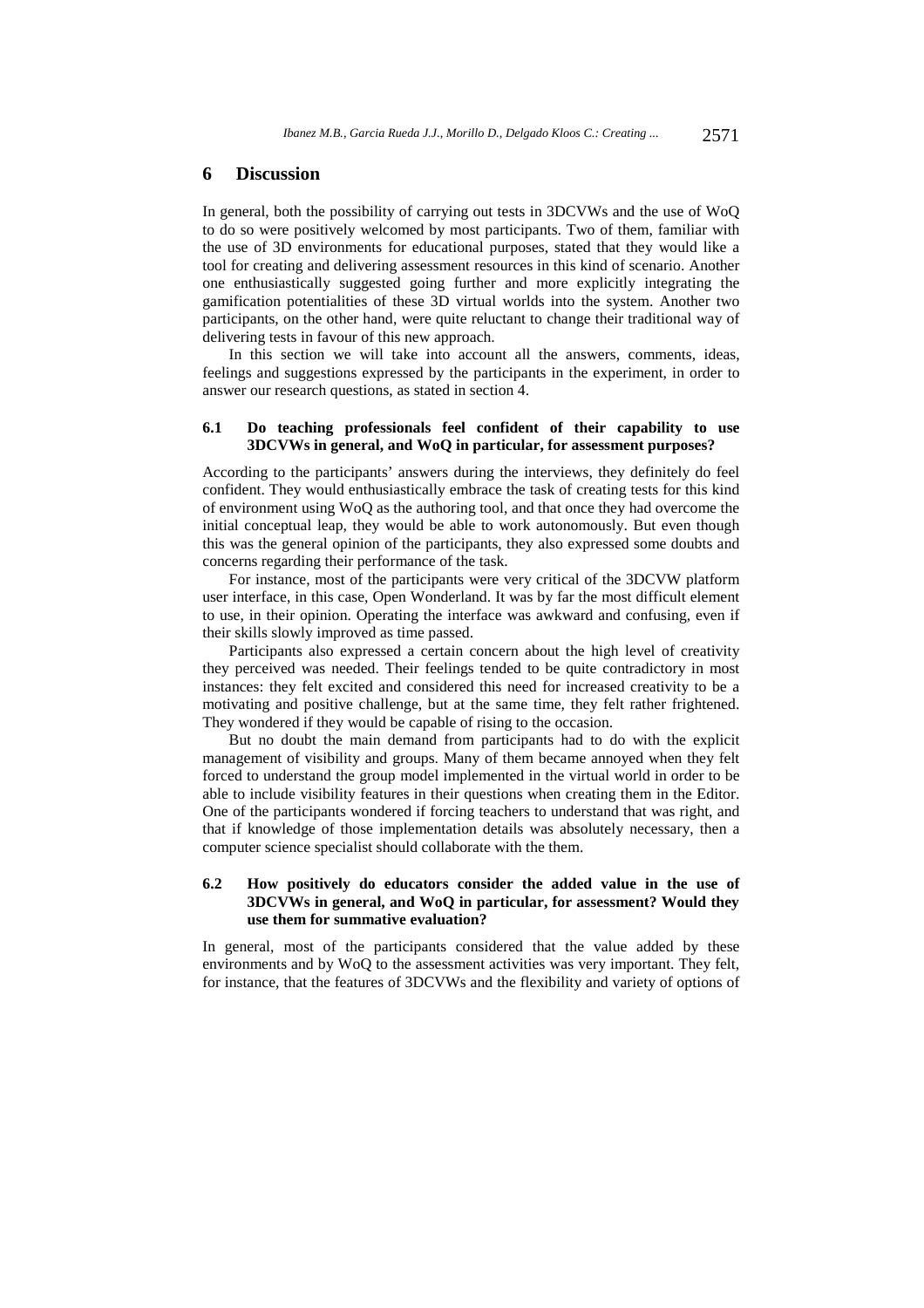WoQ was tremendously enriching. They especially highlighted the content richness and the interaction capabilities provided by these tools.

However, this perceived enrichment in itself is not enough, and other issues have to be considered, according to the participants. The most important of these is that the value added by these tools is tremendously dependent on the subject being taught and student profiles. 3DCVWs and WoQ have enormous potential, but it could come to nothing if they are used for subject areas that are not well suited for audiovisuals or immersion, or with students who oppose changes in the assessment process. Among the less suitable areas of knowledge, participants cited those related to technology and mathematics, and among the most reluctant learners, the most reading-oriented.

Finally, while most of the participants declared themselves unwilling to make their students' marks depend on this kind of assessment environment, they tended to consider that its use for formative evaluation would be very positive and engaging for their students.

## **6.3 According to the participants' opinion, what are the main factors influencing their intention of use of 3DCVWs in general and WoQ in particular, for assessment?**

As previously stated, two very important factors to take into account when evaluating intention of use of this kind of assessment environment are subject being taught and student profile.

Another factor identified by our study is the learning curve: even if participants feel confident about using the system, they also indicated that the learning curve, including the necessary conceptual leap that must be made to master the system and to take full advantage of its possibilities, could be too steep for some teachers. In their opinion it could make some teachers desist.

But no doubt the most important factor, the one that the participants most frequently mentioned, was time: time to achieve the conceptual leap, time to learn how to operate the system, time to come up with relevant questions, time to get and edit assets and time to implement the tests. Time was raised as an extremely scarce resource for teachers, and even the most enthusiastic stated that they would not be able to use the system if it proved to be too time-consuming, no matter how enriching, relevant, and significant its use could be.

## **7 Conclusions**

In this work we have explored the use of the features of 3D virtual worlds in designing and building assessment systems. These environments are widely used for learning processes, but research on how to include the assessment of learning outcomes in the in-world experience is not equally abundant.

We have tried to take full advantage of the interactive and immersive capabilities of these environments to recreate real or imaginary places to be explored by the students, and have used these 3D settings as working places where assessment takes place in the context of the content under evaluation, i.e., asking about the Football World Championship in a football stadium. This contextualization and immersion are expected to improve student motivation and engagement with assessment activities.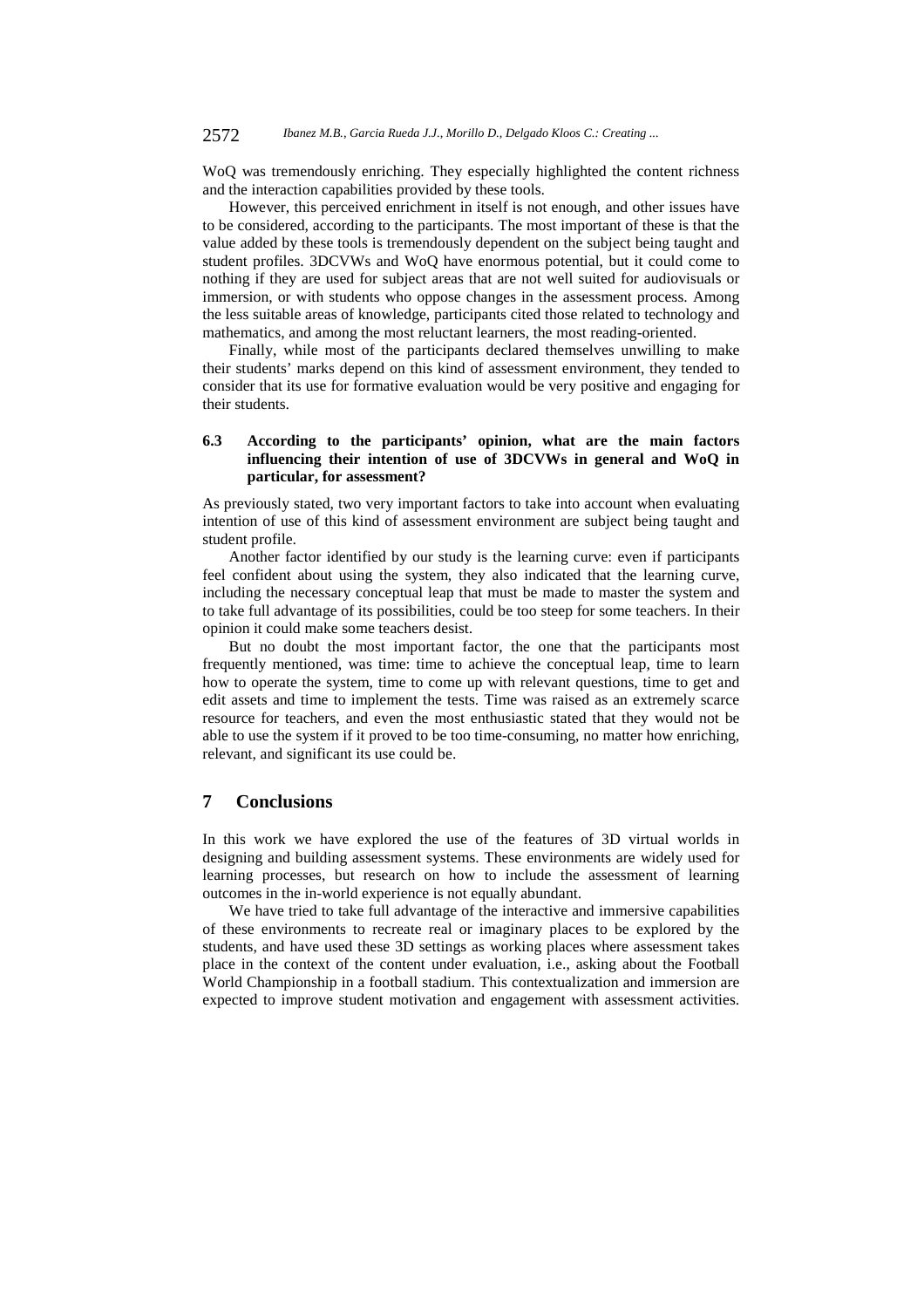Participants seem confident that their students would be more engaged with the assessment activities when using this kind of environment and therefore they would be able to use the tool for formative assessment.

Despite the limited number of participants in the study, we identified general opinion trends regarding the dimensions of the TAM framework. The evaluations of the WorldOfQuestions authoring system suggests that educators can find it both challenging and frightening to come up with assessment activities that make the most of a 3D environment's possibilities, especially its interactivity. The tool was perceived as useful for including situational assessment activities that would lead to engaging students in learning. However, further studies are necessary to evaluate the impact of these assessment activities on student engagement. Other aspects identified as determinant are the subject being taught and student profiles.

In order to overcome teachers' difficulties in using this and similar assessment tools in 3D virtual worlds, it is advisable to flatten the learning curve by offering teachers appropriate training, and duly supporting them to help them decrease the time needed to develop and deliver tests by using these tools. Furthermore, other implementation approaches should be explored. In this regard, we recommend using platforms that are more stable than Open Wonderland and studying the suitability of integrating the WoQ-editor with a learning management system to make it easier to create groups.

We are currently working to improve the technical reliability of the environment and to automate tasks, such as moving files across the file system and managing visibility, to include new question types, to increase the functionalities and straightforwardness of the WoQ-editor and to raise the collaboration level in the assessing activities. Our next objective is to set up assessment processes of a more deeply constructivist nature.

Our study focused on the deployment of typical closed-choice test questions in 3D virtual worlds, and excluded holistic assessment approaches suitable for measuring complex student knowledge.

#### **Acknowledgements**

This research has been partially supported by the Spanish national projects Learn3 (grant TIN2008-05163/TSI) and EEE (grant TIN2011-28308-C03-01) and the Madrid regional project eMadrid (grant S2009/TIC-1650).

#### **References**

[Bainbridge 07] Bainbridge, W. S.: "The Scientific Research Potential of Virtual Worlds"; Science*,* 317, 5837 (2007), 472-476.

[Bell 08] Bell, M.: "Toward a Definition of "Virtual Worlds""; Journal of Virtual World Research, 1, 1 (2008), 1-5.

[Bloomfield 09] Bloomfield, P.R., Livingstone, D.: "Immersive learning and assessment with quizHUD"; Computing and Information Systems Journal, 13 (2009), 20-26.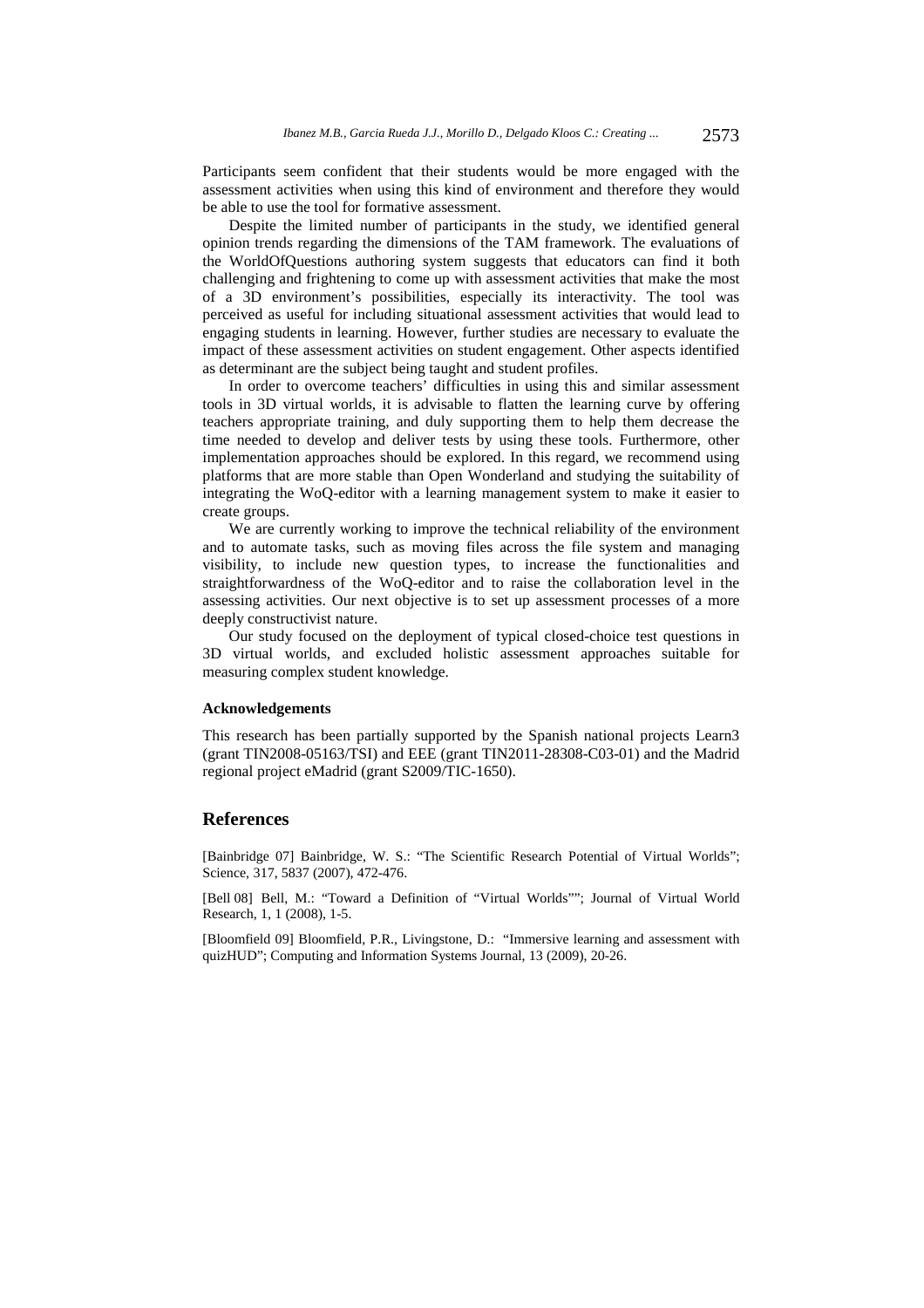[Bransford 00] Bransford, J. D., Brown, A. L., Cocking, R. R.: "How People Learn: Brain, Mind, Experience, and School: Expanded Edition"; J. D. Bransford, A. L. Brown, & R. R. Cocking, Eds., Telecommunications Policy 24, (2000), 374.

[Calogne 08] Calongne, C.M.: "Educational Frontiers: Learning in a Virtual World"; Educause Review, 43, 5 (2008), 36-48.

[Chatzopoulou 10] Chatzopoulou, D. I., Economides, A. A.: "Adaptive assessment of student's knowledge in programming courses"; Journal of Computer Assisted Learning, 26, 4 (2010), 258–269.

[Chittaro 07] Chittaro, L., Ranon, R.: "Web3D Technologies in Learning, Education and Training: Motivations, Issues, Opportunities"; Computers & Education, 49, 1 (2007), 3-18.

[Clark 10] Clark, J., Dede, C.: "Assessment, Technology, and Change."; Change 42, 3 (2010), 309-328.

[Dalgarno 04] Dalgarno, B.: "A classification scheme for learner-computer interaction"; in R. Atkinson, C. McBeath, D. Jonas-Dwyer, R. Phillips (Eds), Beyond the comfort zone: Proceedings of the 21st ASCILITE Conference (2004), 240-258.

[Dalgarno 10] Dalgarno, B., Lee, M. J. W.: "What are the learning affordances of 3-D virtual environments?"; British Journal of Educational Technology, 41, 1 (2010).

[Davis 09] Davis, A., Murphy, J., Owens, D., Khazanchi, D., Zigurs, I.: "Avatars, People, and Virtual Worlds: Foundations for Research in Metaverses"; Journal of the Association for Information Systems, 10, 2 (2009), 90-117.

 [Delp 07] Delp, S.L., Anderson, F.C., Arnold, A.S., Loan, P., Habib, A., John, C.T., Guendelman, E., Thelen, D.G.: "OpenSim: Open-Source Software to Create and Analyze Dynamic Simulations of Movement"; IEEE Transactions on Biomedical Engineering 54 (2007), 1940–1950.

[Dickey 05] Dickey, M.D.: "Brave new (interactive) worlds: A review of the design affordances and constraints of two 3D virtual worlds as interactive learning environments"; Interactive Learning Environments, 13, 1 (2005), 121-137.

[Dillenbourg 02] Dillenbourg, P., Schneider, D., Synteta, P.: "Virtual Learning Environments"; Communication, 8, 6 (2002), 3-18.

[Eschenbrenner 08] Eschenbrenner, B., Nah, F., Siau, K.: "3-D Virtual Worlds in Education: Applications, Benefits, Issues, and Opportunities"; Journal of Database Management, 19 (2008), 91-110.

[Gardner 11] Gardner, M., Gánem-Gutiérrez, A., Scott, J., Horan, B., & Callaghan, V. I. C.: "Immersive education spaces using Open Wonderland: From pedagogy through to practice"; Information Systems Journal, 2 (2011), 1-12.

[Girvan 10] Girvan, C. Savage, T.: "Identifying an appropriate pedagogy for virtual worlds: A Communal Constructivism case study"; Computers & Education, 55, 1 (2010), 342-349.

[Hevner, 2004] Hevner, A.R., March, S.T., Park, J., Ram, S.: "Science in Information Systems Research"; MIS Quarterly, 28, 1 (2004), 75-105.

[Huang 10] Huang, H.M., Rauch, U., Liaw, S.S.: "Investigating learner's attitudes toward virtual reality learning environments: Based on a constructivist approach"; Computers  $\&$ Education, 55, 3 (2010), 1171-1182.